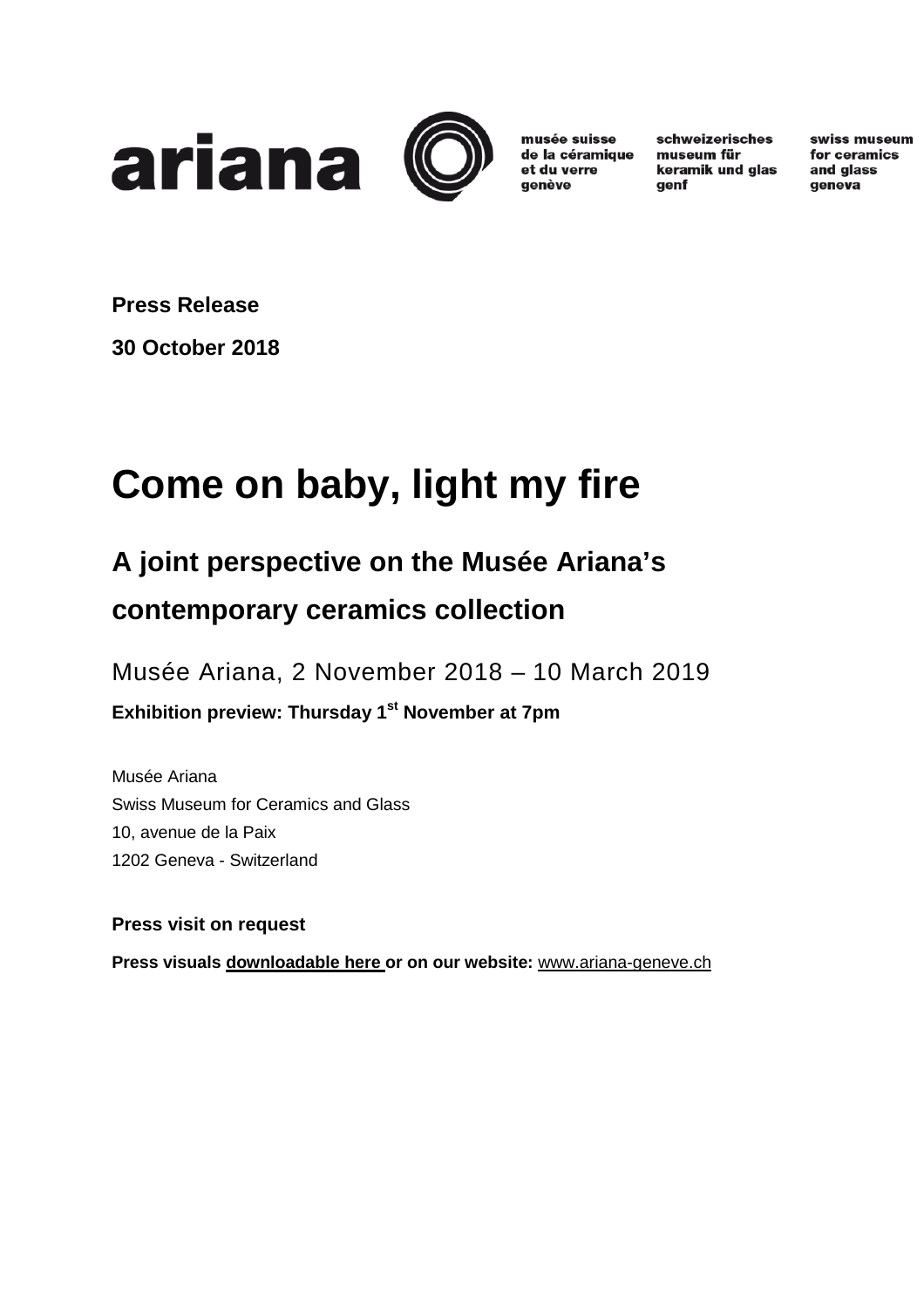# **Come on baby, light my fire**

## **Musée Ariana, 2 November 2018 – 10 March 2019**

### **PRESS RELEASE**

*Geneva, October 2018* - **The Musée Ariana gave carte blanche to two informed connoisseurs and discerning collectors of artists' ceramics, Roswitha Schild, art historian, and Hanspeter Dähler, gallerist. They are proposing an exhibition featuring works from the museum's contemporary collections. With its rather provocative title, which fans of The Doors will appreciate, the curators evoke fire, one of ceramics' constituent elements. This presentation dialogues with the exhibition "Gustave Revilliod (1817-1890), A Man Open to the World".**

To echo the spirit of the museum's founder, the choice of exhibits focuses on donations made over time by collectors, generous patrons, artists and institutions. In addition to their individual preferences, the curators were keen to illustrate the diversity and scope of contemporary creation in terms of both technique and form. The pieces they have chosen include both sculptural works and ceramic vessels. By favouring clear artistic concepts and outstanding quality, the joint curators aim to raise visitors' awareness of the infinite richness of contemporary ceramics. What's more, the aesthetic dialogue between the works should open up some unexpected perspectives.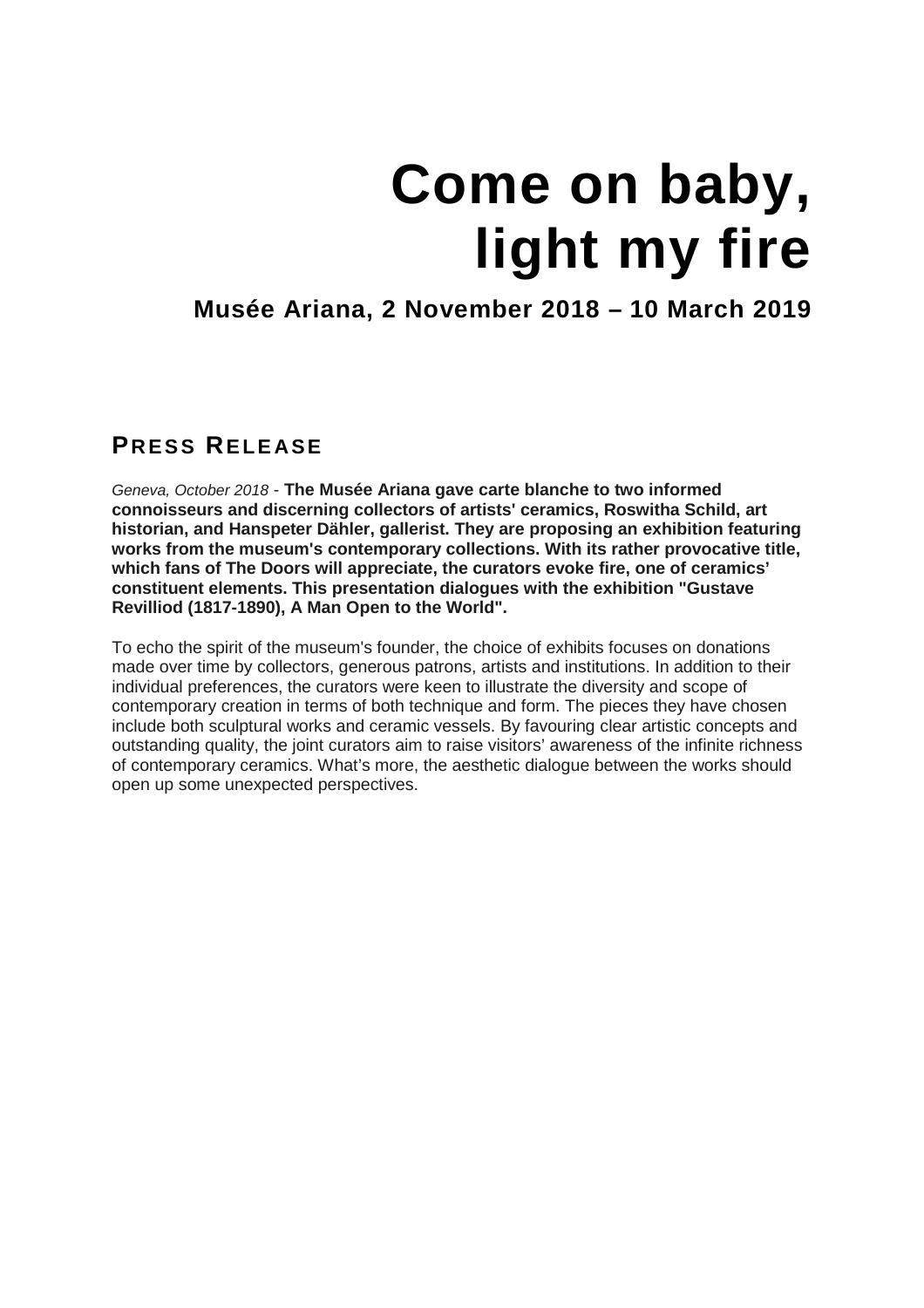# **Come on baby, light my fire**

**Musée Ariana, 2 November 2018 – 10 March 2019**

### **PRACTICAL INFORMATION**

#### **Musée Ariana**

Swiss Museum for Ceramics and Glass 10 Avenue de la Paix | 1202 Geneva T +41(0)22 418 54 50 - F +41(0)22 418 54 51 [www.ariana-geneve.ch](http://www.ariana-geneve.ch/) Open Tuesday – Sunday 10am – 6 pm, closed on Mondays

#### **Admission fees**

5 CHF / 3 CHF Free admission for under 18s and on the first Sunday of the month; all other Sundays: buy one admission ticket, get one free

#### **Exhibition preview: Thursday 1st November at 7 pm**

**Press visit on request**: [presse.ariana@ville-ge.ch](mailto:presse.ariana@ville-ge.ch)

#### **Exhibition Organisation**

Exhibition curators: Roswitha Schild, art historian and collector Hanspeter Dähler, director of the Kunstforum gallery, Solothurn<https://kunstforum.cc/>

#### **Heritage Interpretation**

Hélène de Ryckel, head of the Visitor and Heritage Interpretation Unit [adp-ariana@ville-ge.ch](mailto:adp-ariana@ville-ge.ch)

## **Press Service**

Laurence Ganter T +41(0)22 418 54 55 [presse.ariana@ville-ge.ch](mailto:ariana@ville-ge.ch)

Website: www.ariana-geneve.ch Facebook: www.facebook.com/museearianageneve/ Twitter: @museeariana